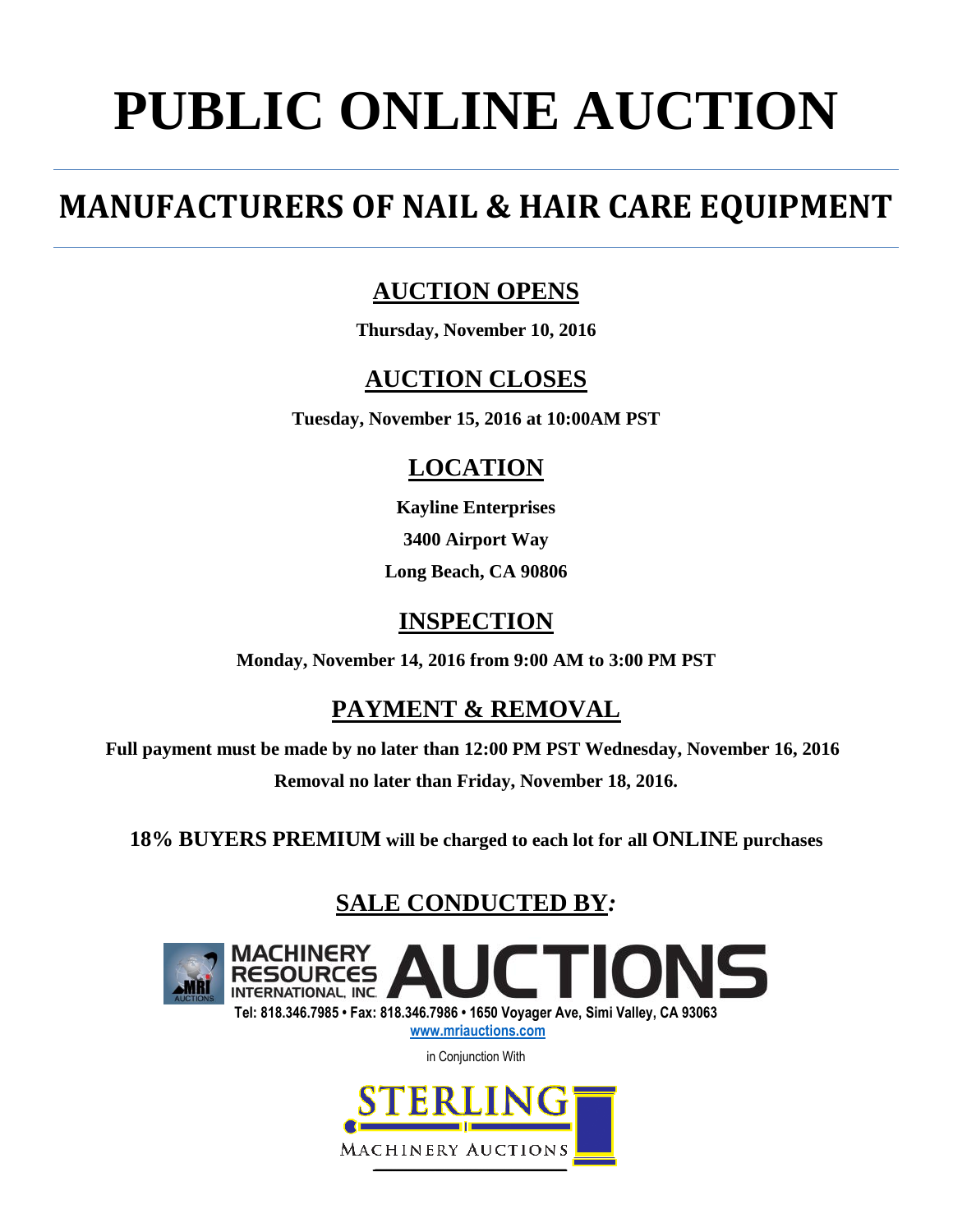### **PAYMENT & REMOVAL INFORMATION**

## **ALL INVOICES MUST BE PAID IN FULL NO LATER THAN: 12:OO PM WEDNESDAY, NOVEMBER 16, 2016 NO EXCEPTIONS!**

#### **REMOVAL:**

- **Removal Dates and Time:** Thursday, November 17 and Friday, November 18, 2016, between 7:30AM and 4:30PM. No removal during the auction sale. No removal on weekends.
- **Removal Contact:** Melissa Woessner (562) 595-4515
- **Removal Address:** 3400 Airport Way, Long Beach, CA 90806

#### **PAYMENT:**

- **Cash**
- **Cashier's Checks** payable to MRI Auctions, Inc
- **Company Checks** payable to MRI Auctions, Inc & accompanied by a **Bank Letter of Guarantee** according to format provided
- **Wire Transfer**

#### **SALES TAX:**

- **State and Local tax** of **9%** applies to all purchases
- If you are a **reseller in California**, a copy of your seller's permit and a California resale certificate must be provided to waive sales tax.
- If you are **out of state buyer** you must submit a bill of lading from your trucking company in order to remove the sales tax.

#### **18% BUYERS PREMIUM** will be charged to each lot for all **ONLINE** purchases

## **\*\*THIS CATALOG IS MEANT MERELY AS A GUIDE. THE AUCTIONEERS DO NOT WARRANT THE ACCURACY, GENUINENESS, AUTHENTICITY, DESCRIPTION, WEIGHT OR COUNT OF MEASURE OF ANY OF THE LOTS SPECIFIED HEREIN\*\***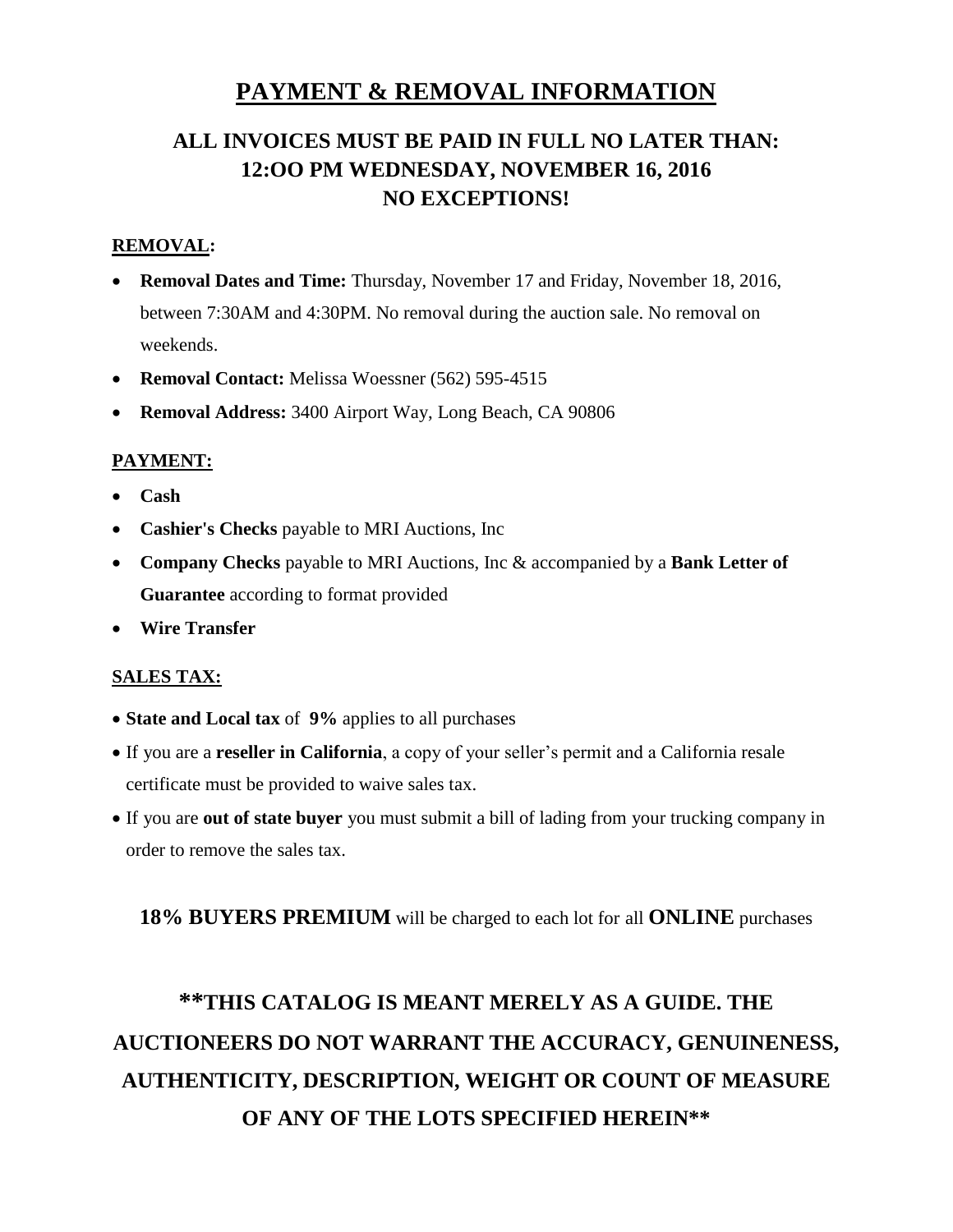## **PROPER FORMAT OF A BANK LETTER OF GUARANTEE USED FOR BUSINESS CHECKS**

(Must be on Bank Letterhead)

Date: *Today's Date*

Machinery Management Inc. DBA MRI Auctions, Inc. 1650 Voyager Ave, Ste. A Simi Valley, CA 93063

Re: Kayline Enterprises

To Whom It May Concern,

*Your Company Name* holds a checking account with our bank, account number *your account number*. *Your bank name* will GUARANTEE check number *check number used* made payable to Machinery Resources International, for any amount up to *bank to specify amount*.

Signed,

*Bank Officer Signature*

*Bank Officer Name*

*Bank Officer Telephone*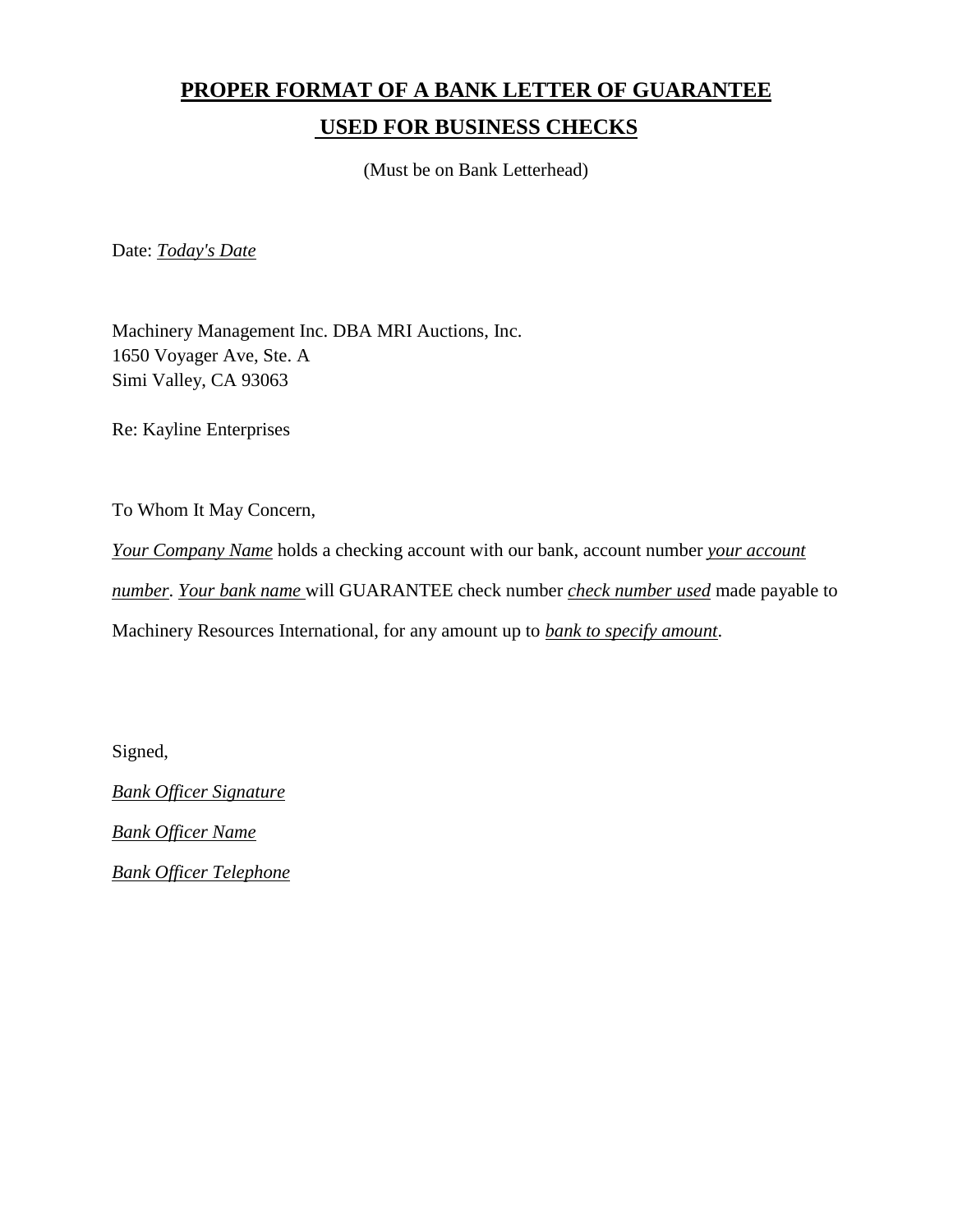#### **TERMS & CONDITIONS OF SALE**

**1.** Buyer is required to maintain a 25% deposit on all items purchased at the auction. This is a nonrefundable deposit and will be forfeited in the event that a Buyer fails to close. Payments are accepted in the form of **CASH**, **CASHIER'S CHECK** made payable to Machinery Resources International, **WIRE TRANSFER**, or **BUSINESS CHECK** accompanied by an APPROVED BANK LETTER OF GUARANTEE payable to Machinery Resources International **ONLY**. **NO EXCEPTIONS**. All bidding and invoicing will be in US Dollars (\$); the above approved forms of payment must be made in US currency. **ALL INVOICES MUST BE PAID WITHIN 24 HOURS OR THE DEPOSIT WILL BE FORFEITED TO AUCTIONEER**.

#### **2.** NO DEPOSIT IS REQUIRED TO REGISTER AND TO PARTICIPATE IN THE AUCTION.

**3.** A premium of 18% ONLINE of the bid price will be added to the price of each item purchased. The buyer's premium for each sale will be announced at the time of the auction. Taxes are calculated AFTER the buyer's premium. Note: Buyer's premium online generally differs from onsite. The Buyer's Premium percentage will be posted on the website or announced by the auctioneer.

**4.** ALL SALES ARE FINAL. NO EXCEPTIONS. The condition of the merchandise being offered varies. Buyer understands and agrees:(a) that any description or sample of the merchandise given or furnished by Auctioneer is solely for identification, and does not create any warranty, express or implied, that the merchandise actually conforms to such description or sample; (b) that all merchandise is purchased and accepted by Buyer "AS IS-WHERE IS," 'IN PLACE" and "WITH ALL FAULTS, KNOWN AND UNKNOWN.'' AUCTIONEER MAKES NO WARRANTIES OR GUARANTEES WHATSOEVER WHETHER WRITTEN, ORAL OR IMPLIED AS TO QUALITY, QUANTITY, CONDITION, LOCATION, USEABILITY, SALEABILITY, WEIGHT, MEASUREMENT, YEAR, MODEL, MECHANICAL CONDITION, PERFORMANCE, FITNESS FOR A PARTICULAR PURPOSE OR OTHER SPECIFICATIONS. MANUFACTURERS WARRANTIES MAY BE IN EFFECT. NO SALE SHALL BE INVALIDATED AND AUCTIONEER SHALL HAVE NO LIABILITY FOR A MISDESCRIPTION OF ANY ARTICLE OR LOT WHETHER CONTAINED IN A CATALOGUE, ADVERTISEMENT OR OTHERWISE. Descriptions have been prepared for guide purposes only and shall not be relied upon by Buyer for accuracy or completeness. By submitting a bid, Buyer/Bidder affirms it has inspected all items or has waived its right to do so prior to bidding Buyers shall be deemed to have relied entirely upon their own inspections and investigations.

**5.** Buyers will be charged all applicable taxes unless SATISFACTORY PROOF OF EXEMPTION is provided to Auctioneer prior to payment. lf satisfactory proof is not provided, Buyer will pay all applicable taxes to Auctioneer. No taxes will be refunded once the tax has been collected. Proof of exemption, subject to approval by Auctioneer, includes VALID RESELLER'S PERMITS, STATE ISSUED LETTERS OF EXEMPTION, BILLS OF LADING provided by shipper for OUT-OF-STATE SHIPMENTS only, and any other documents as governed by applicable local, state, and federal laws deemed acceptable at Auctioneer's sole discretion. Taxes are calculated AFTER the buyer's premium.

**6.** All articles will be sold to the highest bidder conforming to the bid process. Auctioneer reserves the right to sell articles by individual group lots and "En Bloc" as he deems appropriate. Auctioneer reserves the right to group, reduce, add to or delete lots. Auctioneer reserves the right to sell on behalf of third parties, its own account or on the account of others. in the event there is a dispute between two or more claims of entitlement as the successful bidder, Auctioneer reserves the right to re-auction the item in dispute. Auctioneer shall regulate all matters relating to the conduct of the auction and his decision shall be final and binding on all bidders. Auctioneer shall be entitled to make changes in (the composition of) the lots or to withdraw them, up until the last moment before the sale, refuse bids without having to state the reasons, in which case the previous bidders shall be bound to their bids, and to correct himself. Auctioneer reserves the right to sell subject to reserve and to purchase for its own account or of others, whether by verbal or written proxy, all subject to prior sale. All sales shall be concluded on the fall of the hammer or as indicated by Auctioneer and no Buyer may thereafter revoke his bid.

**7.** Any announcements made on the day of the auction take precedence over catalogue or other previously announced or documented information, but do not alter in any way the basic terms and conditions of sale. Machinery Resources International reserves the right to correct any mistakes or typographical errors made by itself or on its behalf in any of its announcements or documents.

**8.** No checkout will be permitted during the auction sale. All invoices must be paid in full before merchandise will be released from the premises. Unless Auctioneer determines otherwise at its sole discretion, checkout will begin on the day following the auction sale. Quantities must be checked before removal of purchases. No allowances will be made for claims or shortages once items are removed from the Auction premises. Unless Auctioneer determines otherwise at its sole discretion, no item, no matter how small or how far the purchaser has to travel, may be removed until the close of the auction sale. Where available, documents of transfer, including motor vehicle ownership documents, will be provided within 7 days following the auction or as soon thereafter as such documents are available. Machinery Resources International makes no warranties that such documents will be available. Any available titles shall not pass to Buyer until full payment is received.

**9.** All property must be paid for and picked up in the time frames announced by Auctioneer at time of sale. lf not, the merchandise will be deemed abandoned and Buyer will lose any right, title or interest Buyer may have acquired and the merchandise shall revert and repossess to Auctioneer without further notice to Buyer and Buyer's deposit will be forfeited. No purchaser may assign, transfer,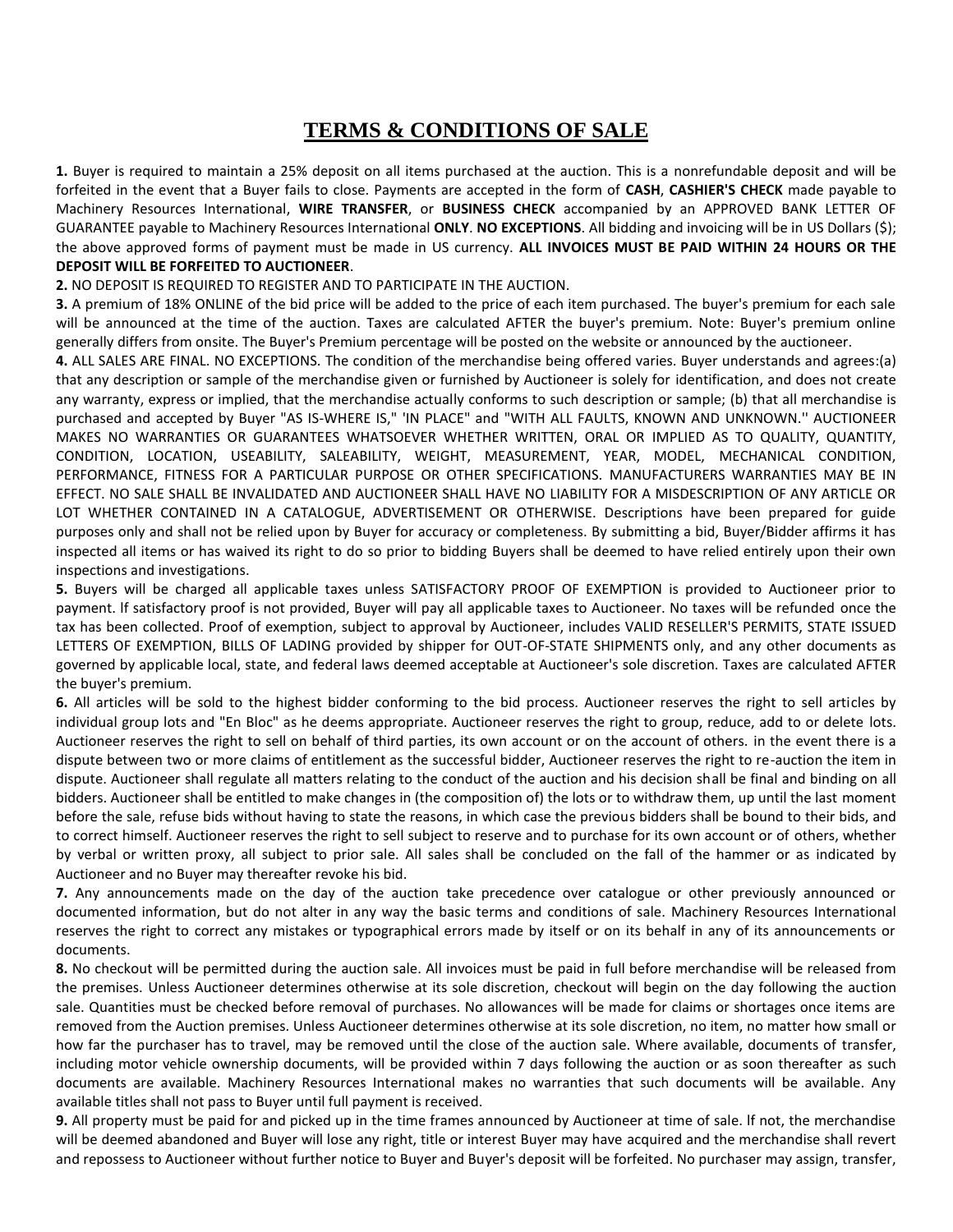or dispose of his rights in any article purchased before he has paid the purchase price in full. No reselling will be allowed from the premises.

**10.** lf an applicable conditions are not complied with by Buyer, then, in addition to any other remedies available to Auctioneer, including and without limitation, the right to hold Buyer liable for the total purchase price, Auctioneer may, at its option, (a) cancel the sale, retaining all payments made by Buyer, including any deposit made, as liquidated damages and/or (b) resell the merchandise at public auction in which event Buyer will be liable for the cost of removing and reselling the abandoned merchandise, for any deficiency between Buyer's original purchase price and subsequent resale price, Auctioneer's commission, interest rates (a minimum of 1.5% per month or 18% per annum), legal fees, moving and storage (a minimum of \$2.00/sq.ft. per month) and all other expenses related to the disposal or reselling of the abandoned property. In addition, Auctioneer may retain any merchandise purchased at auction by a defaulting Buyer as collateral security for Buyer's obligations to Auctioneer.

**11.** Buyer is solely responsible to provide any personnel, equipment or material needed to pick up purchases and shall assume all responsibility for the removal of any item of property purchased at the sale and any and all risks associated with such removal including, without limitations, the responsibility for providing LICENSED AND BONDED professionals to ensure proper water, gas and/or power disconnection, disassembly, removal and loading, and full financial responsibility for any damage or liability to persons or property resulting from any negligent act or omission of Buyer or Buyer's employees, agents and/or representatives during pickup and removal.

**12.** Buyer agrees that in the event purchased merchandise contains any environmental hazards, toxic waste or other type of hazardous material in any form whatsoever, Buyer shall provide evidence that Buyer or its representatives are licensed for such removal and shall comply with all applicable local, state and/or federal rules, laws and regulations. Auctioneer, its agents or representatives will not be responsible for its containment, storage or removal.

**13.** Persons in attendance during inspection, sale or removal of merchandise assume all risks of damage or loss to persons, property, or merchandise and shall exercise proper precautions at all times for the protection of persons and property and shall comply with all safety and health requirements as directed by Auctioneer, and local, state and federal regulations. Auctioneer, its agents, its employees and representatives shall not be liable by reason of any defect in or about the condition of the premises on which the auction is held. Buyer specifically releases Auctioneer, its agents and representatives from all liability thereof.

**14.** All risk loss shall pass to Buyer at the time of payment. lf Auctioneer is unable to deliver an article sold to Buyer due to fire, theft, or any other reasons whatsoever, Auctioneer shall reimburse Buyer for all monies paid to Auctioneer in respect to the article and Auctioneer shall have no further liability to the purchaser arising from or relating to such loss, including without limitation any damages for loss of profits.

**15.** In no event shall Auctioneer's liability to Buyer exceed the purchase price actually paid, A Buyer's claim shall be limited to the amount paid for the merchandise, and shall not extend to any obligation; risk; liability; right; claim; remedy for loss of use, revenue or profit; liability of Buyer to any third party; personal injury; or any other direct, indirect, incidental or consequential damages. Auctioneer is acting as an agent only and is not responsible for the acts of its principles.

**16.** Buyer agrees to indemnify, defend and hold harmless Auctioneer and its agents and representatives, from any and all demands, claims, losses, damages and liabilities (including attorneys' fees) asserted against, resulting to or imposed upon Auctioneer resulting from the negligence of Buyer or his/her employees, agents and representatives, while in, at or about the auction premises during inspection, sale or removal of merchandise.

**17.** Machinery Resources International shall have the right to make image and audio video recordings of the auction, to use said recordings at its own discretion, and if deemed appropriate to make this public. Participants give their permission by participating in the auction.

**18.** The bidder's paddle is nontransferable. All bids made by the holder of the paddle will be Buyer's responsibility. A successful bid at auction constitutes a legally binding contract of sale. Auctioneer reserves the right to refuse any applicant the privilege of bidding or attending the auction and may revoke such privilege of bidding or attending the auction AT ANY TIME.

**19.** This sales transaction shall be governed by and construed in accordance with the local laws of the State of California, USA. lf any provision of these Terms and Conditions shall be held invalid, illegal, unenforceable or inoperative, the balance of Terms and Conditions shall remain in full force and affect as if such provisions had not been included. These Terms and Conditions with any amendments or modifications expressly made by Auctioneer at the time of the auction constitute all the terms and conditions with respect to the sale of articles at this auction. There are no representations, warranties, terms, conditions, undertakings or collateral agreements except as herein provided.

**20.** All Buyers acknowledge and accept by their bid at auction the Terms and Conditions of Sale printed on this registration card/bidder paddle.

#### **ALL SALES ARE FINAL! NO REFUNDS OR EXCHANGES!**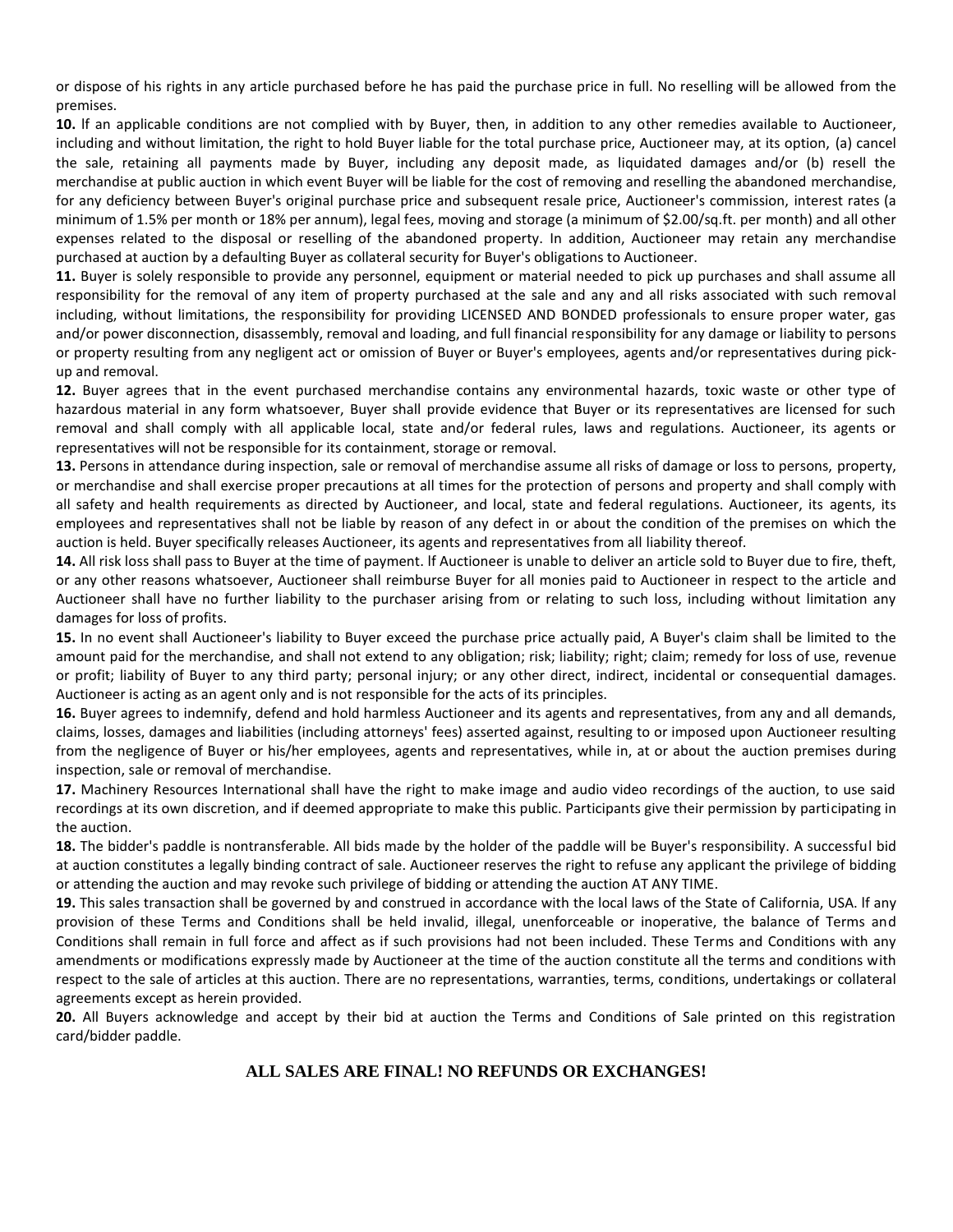

| LOT#           | <b>DESCRIPTION</b>                                                                                                                                                                                                                                                                                                                                                                                                           | <b>QTY</b>                   |
|----------------|------------------------------------------------------------------------------------------------------------------------------------------------------------------------------------------------------------------------------------------------------------------------------------------------------------------------------------------------------------------------------------------------------------------------------|------------------------------|
| $\mathbf{1}$   | DRY ROLL DRY THERMOFORMING FRAME DIMENSION 36"X36" PLC DIGITAL CONTROL                                                                                                                                                                                                                                                                                                                                                       | $\mathbf{1}$                 |
| 2              | Z.M.D. HD300 THERMOFORMER VACUUM PRESS, 5' X 3' BED, COLOR TOUCH PANEL<br>INSTALLED 5/16, NEW HEAT ZONES TOP AND BOTTOM INSTALLED 4/16 AT A COST OF<br>\$8,000                                                                                                                                                                                                                                                               | $\mathbf{1}$                 |
| 3              | PAK O VAC FRAME FORMING MACHINE FRAME SIZE 16"X14" SQUARE                                                                                                                                                                                                                                                                                                                                                                    | $\mathbf{1}$                 |
| $\overline{4}$ | FRANKLIN HOT STAMPING MACHINE MODEL 1020 S/N: 15077136, HEAD SIZE: 6"X8"                                                                                                                                                                                                                                                                                                                                                     | $\mathbf{1}$                 |
| 5              | 2016 LAGUNA SWIFT 4' X 4' CUTTING AREA, MODEL MCNC SWIFT, 10 HP VACUUM<br>BLOWER, VACUUM TABLE, DUST COLLECTOR 3 H.P., MISTER FOR ALUMINUM, HANDHELD<br>CONTROL, SPINDLE 6,000-24,000 RPM, SINGLE SPINDLE, RICH AUTO DSP CONTROLLER, 3<br>H.P. LIQUID COOLED SPINDLE, X AXIS PRECISION HELICAL RACK AND PINION, Y AXIS<br>PRECISION HELICAL RACK AND PINION, Z AXIS PRECISION GROUND BALL SCREW, DUST<br>HOOD, S/N 015121545 | $\mathbf{1}$                 |
| 6              | PEXTO 37" FOOT STOMP SHEAR MODEL 137K S/N: 4-51 TABLE SIZE 37"X14"                                                                                                                                                                                                                                                                                                                                                           | $\mathbf{1}$                 |
| $\overline{7}$ | SULLIVAN PALATEC AIR COMPRESSOR W/TANK, 25-D4, 25 HP, 200 PSI6, S/N: 30649                                                                                                                                                                                                                                                                                                                                                   | $\mathbf{1}$                 |
| 8              | SULLIVAN PALATEC AIR COMPRESSOR 25-D4, 25 HP, 200 PSI, S/N: WX10376                                                                                                                                                                                                                                                                                                                                                          | $\mathbf{1}$                 |
| 9              | SULLIVAN PALATEC AIR DRYER MODEL: PRDA-200 S/N: AH200 A2300302005 AIR DRYER 200<br>SCFM 100PSI6C100F                                                                                                                                                                                                                                                                                                                         | 1                            |
| 10             | AAA R3 SERIES 3 STATION ROTARY THERMOFORMER, MAX DEPTH OF DRAW 12", TOP<br>PLATE STROKE 24", BOTTOM PLATE STROKE 14", FULLY AUTOMATED W/ 12 STEP<br>SEQUENTIAL DRUM TYPE PROGTAMER, CLAMP FRME ADJUSTABLE AIR CYLINDER<br><b>OPERATED PLATEN GUIDES RACK &amp; PINION</b>                                                                                                                                                    | $\mathbf{1}$                 |
| 11             | HEARTLAND VACUUM FORM MACHINE PRESS                                                                                                                                                                                                                                                                                                                                                                                          | $\mathbf{1}$                 |
| 12             | ROLLER DIE CUTTING PLASTIC MACHINE                                                                                                                                                                                                                                                                                                                                                                                           | $\mathbf{1}$                 |
| 13             | STRYCO SPOT WELDER, FT STYLE, S/N: 7810, 18" THROAT 6' CAP, 30 KVA                                                                                                                                                                                                                                                                                                                                                           | $\mathbf{1}$                 |
| 14             | JANDA 3 BH-4 SPOT WELDER R-30-18-R2834 30 KVA 18 THROAT                                                                                                                                                                                                                                                                                                                                                                      | $\mathbf{1}$                 |
| 15             | SHOP MADE HORIZONTAL GANG DRILLING MACHINE                                                                                                                                                                                                                                                                                                                                                                                   | $\mathbf{1}$                 |
| 16             | TRADESMAN BENCH MODEL DRILL PRESS                                                                                                                                                                                                                                                                                                                                                                                            | 1                            |
| 17             | <b>DUST COLLECTOR</b>                                                                                                                                                                                                                                                                                                                                                                                                        | $\mathbf{1}$                 |
| 18             | ROPER WHITNEY PUNCHER MODEL: 134 S/N: 136-4-86                                                                                                                                                                                                                                                                                                                                                                               | 1                            |
| 19             | TOOL EXCHANGE 5 SPEED DRILL PRESS                                                                                                                                                                                                                                                                                                                                                                                            | 1                            |
| 20             | DELTA HEAVY DUTY DRILL PRESS W/ PROCUNIER TAPPING HEAD ATTACHMENT                                                                                                                                                                                                                                                                                                                                                            | $\mathbf{1}$                 |
| 21             | CENTRAL MACHINERY 16 SPEED DRILL PRESS MODEL T583                                                                                                                                                                                                                                                                                                                                                                            | $\mathbf{1}$                 |
| 22             | P&H AC ARC WELDER MODEL T1295 S/N A6441-F9                                                                                                                                                                                                                                                                                                                                                                                   | $\mathbf{1}$                 |
| 23             | <b>BURR KING BELT SANDER MODEL 760</b><br>DELTA 14" VERTICAL BANDSAW                                                                                                                                                                                                                                                                                                                                                         | 1                            |
| 24<br>25       | CENTRAL MACHINERY 16 SPEED DRILL PRESS MODEL T583                                                                                                                                                                                                                                                                                                                                                                            | $\mathbf{1}$<br>$\mathbf{1}$ |
| 26             | PORTER CABLE ROUTER S/N: 016347                                                                                                                                                                                                                                                                                                                                                                                              | $\mathbf{1}$                 |
| 26A            | DELTA STEEL BAND SAW                                                                                                                                                                                                                                                                                                                                                                                                         | $\mathbf{1}$                 |
| 27             | RIDGID TABLE ROUTER MODEL R2010 S/N: 13126                                                                                                                                                                                                                                                                                                                                                                                   | 1                            |
| 28             | PORTER CABLE TABLE ROUTER MODEL 5182                                                                                                                                                                                                                                                                                                                                                                                         | $\mathbf{1}$                 |
| 29             | ELECTRONIC VARIABLE SPEED TABLE ROUTER, PORTER CABLE 10,000 RPM TO 21,000 RPM                                                                                                                                                                                                                                                                                                                                                | $\mathbf{1}$                 |
| 30             | PORTER CABLE ELECTRONIC VARY SPEED TABLE ROUTER 10,000 TO 21,000 RPM                                                                                                                                                                                                                                                                                                                                                         | $\mathbf{1}$                 |
| 31             | PORTER CABLE ELECTRONIC VARY SPEED TABLE ROUTER 10,000 TO 21,000 RPM W/FOOT<br>PEDAL CONTROL                                                                                                                                                                                                                                                                                                                                 | 1                            |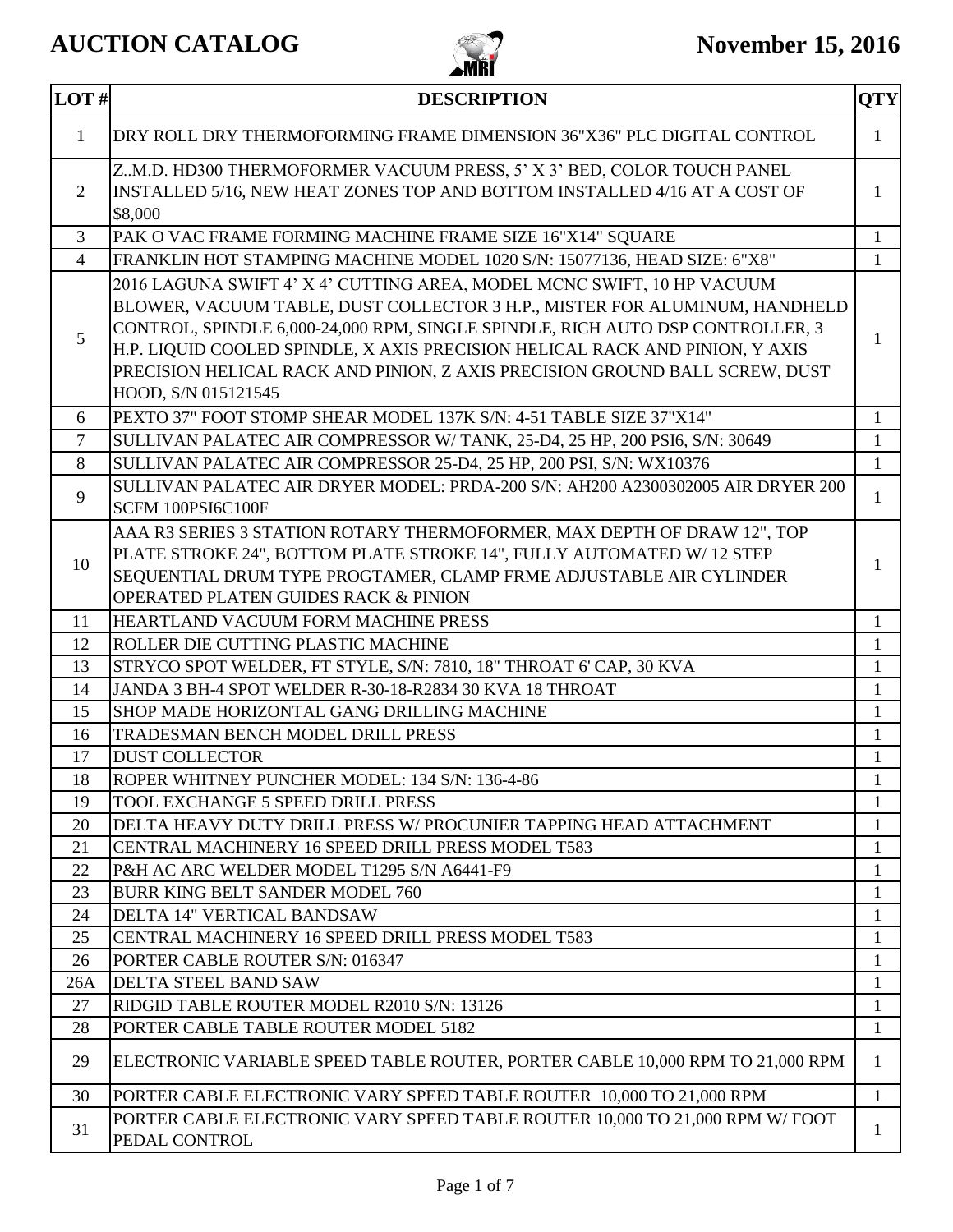

| LOT#     | <b>DESCRIPTION</b>                                                         | <b>QTY</b>   |
|----------|----------------------------------------------------------------------------|--------------|
|          | PORTER CABLE ELECTRONIC VARY SPEED TABLE ROUTER 10,000 TO 21,000 RPM MODEL |              |
| 32       | 75361                                                                      | $\mathbf{1}$ |
| 32A      | 18" WOOD BANDSAW                                                           | $\mathbf{1}$ |
| 32B      | PORTER CABLE ELECTRONIC VARY SPEED TABLE ROUTER 10,000 TO 21,000 RPM       | $\mathbf{1}$ |
| 33       | PROTECH HEAVY DUTY DRILL PRESS MODEL 1120-291                              | $\mathbf{1}$ |
| 34       | DURACRAFT GANG TYPE 5 SPEED DRILL PRESS                                    | $\mathbf{1}$ |
| 35       | RITTER 2 SPINDLE HORIZONTAL BORING MACHINE MODEL R-800                     | $\mathbf{1}$ |
| 36       | RITTER SINGLE SPINDLE HORIZONTAL BORING MACHINE                            | 1            |
| 37       | ALLTRADE DRILL PRESS MODEL 970-D1634                                       | $\mathbf{1}$ |
| 38       | DURACRAFT BENCH MODEL DRILL PRESS MODEL 40830                              | $\mathbf{1}$ |
| 39       | CENTRAL MACHINERY HEAVY DUTY DRILL PRESS S/N: 04120 60181                  | $\mathbf{1}$ |
| 40       | USM PUNCH PRESS PIN MACHINE                                                | $\mathbf{1}$ |
| 41       | <b>FOOT PEDAL PRESS</b>                                                    | $\mathbf{1}$ |
| 42       | VERTICAL STEEL BAND SAW, DELTA MODEL 8580                                  | $\mathbf{1}$ |
| 43       | VERTICAL STEEL BAND SAW S/N: 0080036                                       | 1            |
| 44       | 14" WOOD CUTTING BAND SAW STOCK #: T32208, 1 HP                            | $\mathbf{1}$ |
| 45       | S&G TOP HEATER THERMOFORMING FRAME MACHINE W/ EXCEL DIGITAL CONTROL        | $\mathbf{1}$ |
|          | TEMPERATURES FRAME SIZE 32"X16"                                            |              |
| 46       | SINCHAN SPOTWELDER MDL=800 80 KVA 12" THROAT CAPACITY                      | $\mathbf{1}$ |
| 47       | WELDING JIG FIXTURES W/TOGGLE CLAMPS                                       | $\mathbf{1}$ |
| 48       | STEEL BIN BASKET W/ ASSORTED FANS                                          | $\mathbf{1}$ |
| 49       | STEEL BIN BASKET W/ ASSORTED FANS                                          | $\mathbf{1}$ |
| 50       | PALLET OF KAYLINE TOOL HOLDER PARTS MODEL AF200                            | $\mathbf{1}$ |
| 51       | KAYLINE STYLE TOOL HOLDER PARTS                                            | $\mathbf{1}$ |
| 52       | ASSORTED KAYLINE NAIL PLASTIC TRAY                                         | $\mathbf{1}$ |
| 53       | <b>CERCOR INDUSTRIAL HEATER</b>                                            | 1            |
| 54       | ACRO 20" DISC SANDER GRINDER MODEL R670-0520 S/N: 609160129 2 HP           | 1            |
| 55<br>56 | <b>SHOP FLOOR MATS</b>                                                     | 1            |
|          | CI HEAVY DUTY DRILL PRESS                                                  | $\mathbf{1}$ |
| 56A      | <b>KING HEAVY DUTY DRILL PRESS</b>                                         | $\mathbf{1}$ |
| 57       | <b>SHOP CLEANINIG ITEMS</b><br><b>HAND DOLLY</b>                           | 1            |
| 58<br>59 | <b>DESK NO COMPUTER</b>                                                    | 1<br>1       |
| 60       | ROLLER METAL PLATFORM CART                                                 | 1            |
| 61       | <b>COTTERMAN 3 STEP WAREHOUSE LADDER</b>                                   | 1            |
| 62       | <b>BERG 3 STEP WAREHOUSE LADDER</b>                                        | 1            |
| 63       | <b>BERG 3 STEP WAREHOUSE LADDER</b>                                        | 1            |
| 64       | <b>BERG 4 STEP WAREHOUSE LADDER</b>                                        | 1            |
| 65       | <b>OFFICE CHAIR</b>                                                        | 1            |
| 66       | 773 TM ABS WELD-ON GLUE & CLEANER DEGREASER                                | 1            |
| 67       | ROLLER METAL PUSH CART                                                     | 1            |
| 68       | <b>METAL SHELVING</b>                                                      | $\mathbf{1}$ |
| 69       | <b>METAL SHELF W/ ULINE PLASTIC BAGS</b>                                   | $\mathbf{1}$ |
| 70       | (9) HON 4 DRAWER OFFICE STEEL CABINET                                      | $\mathbf{1}$ |
| 71       | (2) QUILL 2 DRAWER OFFICE STEEL CABINET                                    | $\mathbf{1}$ |
| 72       | (7) HON 4 DRAWER OFFICE STEEL CABINET                                      | 1            |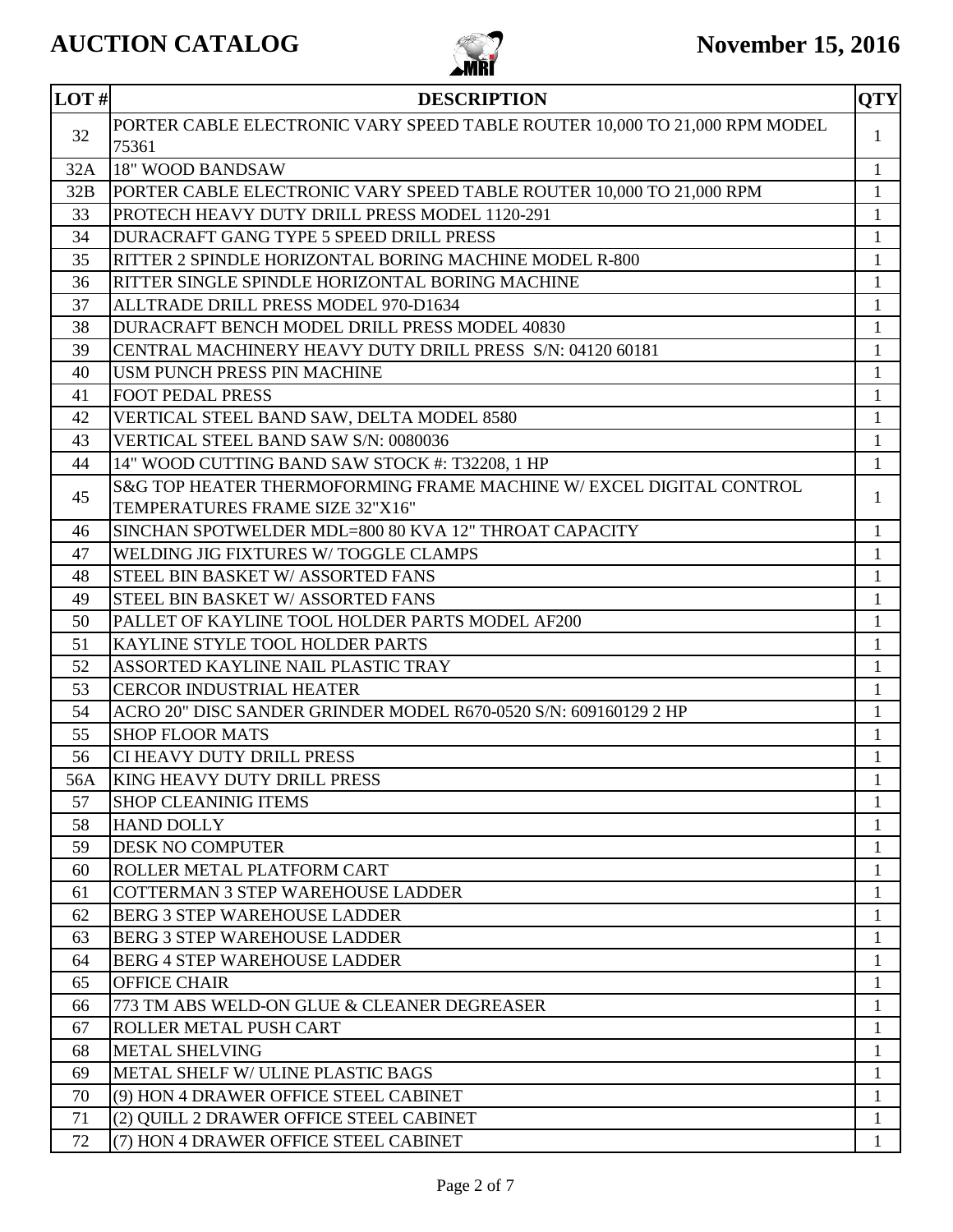

| LOT#     | <b>DESCRIPTION</b>                                             | <b>QTY</b>                   |
|----------|----------------------------------------------------------------|------------------------------|
| 73       | (3) 4 DRAWER OFFICE STEEL CABINET                              | $\mathbf{1}$                 |
| 74       | (3) STEELMASTER 2 DRAWER OFFICE CABINETS                       | $\mathbf{1}$                 |
| 75       | <b>CONTENT OF OFFICE FURNITURE</b>                             | 1                            |
| 76       | RYOBI ELECTRICAL HAND DRILLS                                   | 1                            |
| 77       | DEWALT ELECTRICAL DRILLS                                       | $\mathbf{1}$                 |
| 78       | DEWALT ELECTRICAL DRILLS                                       | $\mathbf{1}$                 |
| 79       | PNEUMATIC DRILLS                                               | $\mathbf{1}$                 |
| 80       | DEWALT CORDLESS DRILL                                          | $\mathbf{1}$                 |
| 81       | JOSE F KIHLBERG HEAVY DUTY STAPLE 7" BAR 100 PSI               | $\mathbf{1}$                 |
| 82       | <b>JOSE F KIHLBERG HEAVY DUTY STAPLE</b>                       | 1                            |
| 83       | <b>SMALL WELDING CLAMP</b>                                     | 1                            |
| 84       | <b>ASSORTED C CLAMPS</b>                                       | $\mathbf{1}$                 |
| 85       | <b>JORGENSON C CLAMP</b>                                       | $\mathbf{1}$                 |
| 86       | <b>ASSORTED C CLAMP</b>                                        | $\mathbf{1}$                 |
| 87       | <b>ASSORTED C CLAMP</b>                                        | $\mathbf{1}$                 |
| 88       | JORGENSEN 303 HEAVY DUTY C CLAMP                               | 1                            |
| 89       | JORGENSEN 303 HEAVY DUTY C CLAMP                               | 1                            |
| 90       | JORGENSEN 5" HEAVY DUTY C CLAMP                                | $\mathbf{1}$                 |
| 91       | JORGENSEN 5" HEAVY DUTY C CLAMP                                | $\mathbf{1}$                 |
| 92       | JORGENSEN 8" HEAVY DUTY C CLAMP                                | $\mathbf{1}$                 |
| 93       | <b>AIR IMPACT WRENCHES</b>                                     | $\mathbf{1}$                 |
| 94       | AIR RIVETER TOOL #PRI                                          | 1                            |
| 95       | <b>ASSORTED MOLLY HAMMERS</b>                                  | 1                            |
| 96       | <b>ASSORTED MOLLY HAMMERS</b>                                  | $\mathbf{1}$                 |
| 97<br>98 | POLYGUN & PNEUMATIC TOOLS<br>CHICAGO 3/8 VSR ELECTRICAL DRILLS | $\mathbf{1}$                 |
| 99       | DEWALT CORDLESS DRILL W/ CHARGER                               | $\mathbf{1}$                 |
| 100      | <b>SKILL DRILL</b>                                             | $\mathbf{1}$<br>$\mathbf{1}$ |
| 101      | <b>BLACK &amp; DECKER DRILL</b>                                | $\mathbf{1}$                 |
| 102      | <b>BLACK &amp; DECKER 3/8 DRILL</b>                            | $\mathbf{1}$                 |
| 103      | <b>CHICAGO ELECTRIC 3/8 VSR DRILL</b>                          | $\mathbf{1}$                 |
| 104      | RIDGID 12V CORDLESS DRILL W/ CHARGER                           | $\mathbf{1}$                 |
| 105      | PNEUMATIC IMPACT GUNS                                          | 1                            |
| 106      | AIR REVERSIBLE SCREWDRIVER                                     | 1                            |
| 107      | <b>AIR DRIVER TOOLS</b>                                        | 1                            |
| 108      | <b>SUPERHAND AIR FILE</b>                                      | 1                            |
| 109      | <b>SKILL JIG SAW</b>                                           | $\mathbf{1}$                 |
| 110      | (9) BOSCH HEAVY DUTY ROUTER 12,000 TO 22,000 RPM               | $\mathbf{1}$                 |
| 111      | SKILL SAW 7" 2.4. HP                                           | 1                            |
| 112      | HEAVY DUTY AIR IMPACT GUN                                      | 1                            |
| 113      | <b>ASSORTED HAND TOOL</b>                                      | 1                            |
| 114      | <b>ASSORTED HAND TOOL</b>                                      | 1                            |
| 115      | <b>ASSORTED SCREWDRIVER</b>                                    | 1                            |
| 116      | <b>MICS HAND FILE</b>                                          | 1                            |
| 117      | <b>BALL PIN HAMMER</b>                                         | $\mathbf{1}$                 |
| 118      | HEAVY DUTY C CLAMPS                                            | 1                            |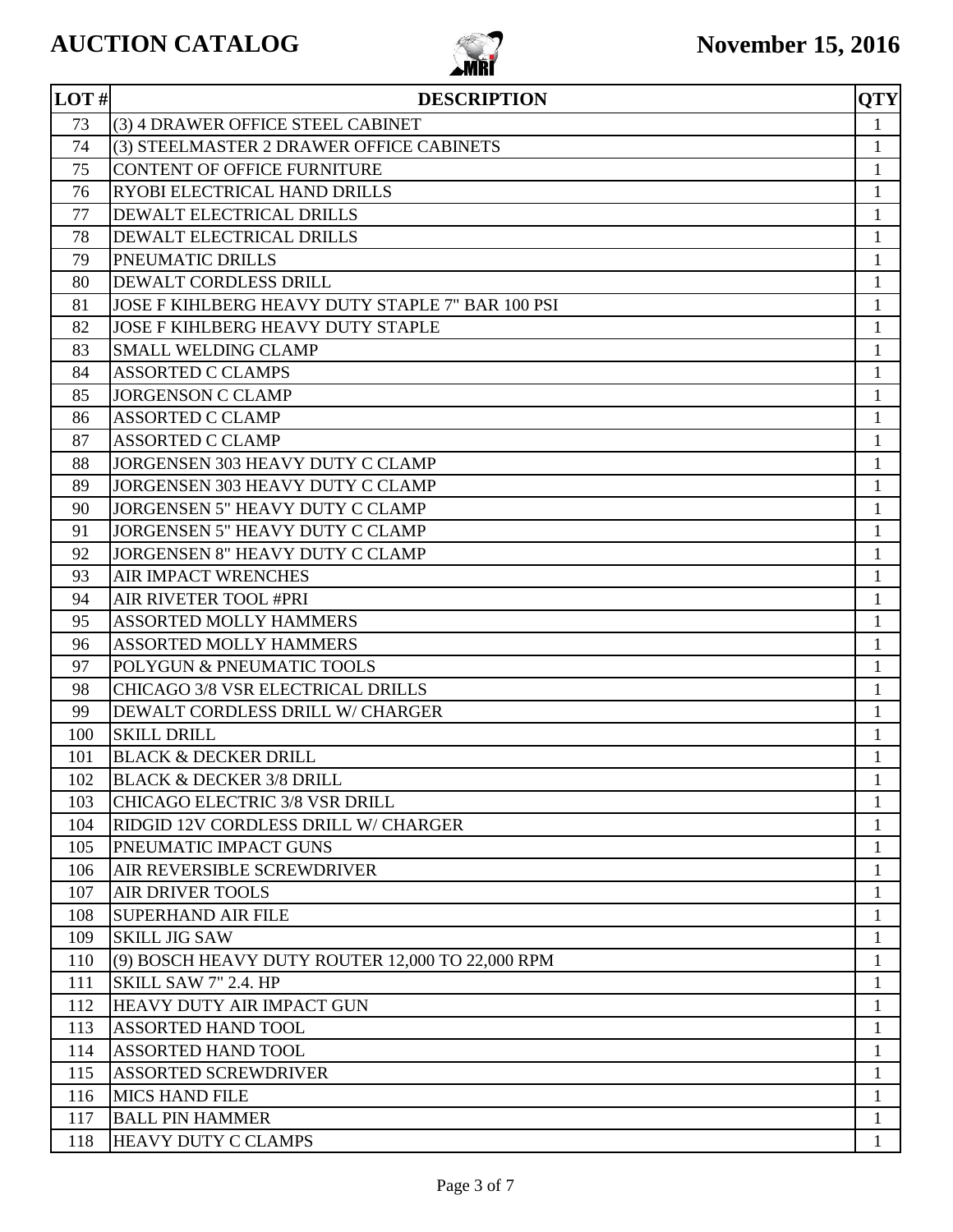

| LOT# | <b>DESCRIPTION</b>                    | <b>QTY</b>   |
|------|---------------------------------------|--------------|
| 119  | <b>HEAVY DUTY C CLAMPS</b>            | $\mathbf{1}$ |
| 120  | <b>JORGENSEN 2" C CLAMPS</b>          | 1            |
| 121  | <b>JORGENSEN 5" C CLAMPS</b>          | 1            |
| 122  | <b>TRANSFER PUNCH SET</b>             | $\mathbf{1}$ |
| 123  | POLY HEAT GUN                         | $\mathbf{1}$ |
| 124  | POLY HEAT GUN                         | 1            |
| 125  | POLY HEAT GUN                         | 1            |
| 126  | <b>ASSORTED HAND FILE</b>             | 1            |
| 127  | <b>BENZOMATIC TORCH</b>               | 1            |
| 128  | PORTER CABLE ANGLE GRINDER            | $\mathbf{1}$ |
| 129  | <b>HEAT GUN</b>                       | $\mathbf{1}$ |
| 130  | <b>SCOTCH TAPE LABEL</b>              | $\mathbf{1}$ |
| 131  | <b>EXCELL CUT BAG SEALER</b>          | $\mathbf{1}$ |
| 132  | <b>FASCO HEAVY DUTY STAPLER</b>       | $\mathbf{1}$ |
| 133  | PISTOL GRIP 1/4" SCREWDRIVER          | $\mathbf{1}$ |
| 134  | <b>HEAVY DUTY DRILL</b>               | $\mathbf{1}$ |
| 135  | <b>CHICAGO ELECTRIC DRILL</b>         | $\mathbf{1}$ |
| 136  | CHICAGO ELECTRIC ANGLE DRILL          | $\mathbf{1}$ |
| 137  | <b>SKILL 3/8 HAND DRILL</b>           | $\mathbf{1}$ |
| 138  | RIDGID 3/8 HAND DRILL                 | $\mathbf{1}$ |
| 139  | <b>RIDGID SHOP VACUUM</b>             | 1            |
| 140  | <b>RIDGID SHOP VACUUM</b>             | $\mathbf{1}$ |
| 141  | <b>RIDGID SHOP VACUUM</b>             | $\mathbf{1}$ |
| 142  | <b>RIDGID SHOP VACUUM</b>             | $\mathbf{1}$ |
| 143  | MILWAUKEE SAWZALL                     | $\mathbf{1}$ |
| 144  | <b>LARGE C CLAMP</b>                  | 1            |
| 145  | <b>MAKITA ROUTER RTO701C</b>          | 1            |
| 146  | <b>LABEL GLUER COLD ROLL</b>          | 1            |
| 147  | CAS DIGITAL COUNTING SCALE            | $\mathbf{1}$ |
| 148  | LARGE PIPE WRENCH & STEEL TUBE CUTTER | $\mathbf{1}$ |
| 149  | <b>HAND TOOL</b>                      |              |
| 150  | <b>WOOD CLAMPS</b>                    | 1            |
| 151  | O RING KITS & SINE BAR                | 1            |
| 152  | VISE GRIP & HAND SHEAER               | 1            |
| 153  | THREAD REPAIR HELICOIL KIT            | 1            |
| 154  | <b>STANLEY STAPLE</b>                 | 1            |
| 155  | <b>DIAL CALIPER</b>                   | 1            |
| 156  | <b>ASSORTED PLYIER</b>                | 1            |
| 157  | <b>MISC TOOLS</b>                     | 1            |
| 158  | <b>RIDGID ROUTER STAND</b>            | 1            |
| 159  | <b>ASSORTED CHISEL &amp; WRENCHES</b> | 1            |
| 160  | <b>GROUND CLAMP &amp; INDUCTIVE</b>   | $\mathbf{1}$ |
| 161  | <b>HAND DOLLY WHEEL</b>               | 1            |
| 162  | <b>ASSORTED TWIST DRILL</b>           | 1            |
| 163  | <b>RETAINING RINGKIT</b>              | 1            |
| 164  | RING TERMINAL & CLIP ASSORTMENT       |              |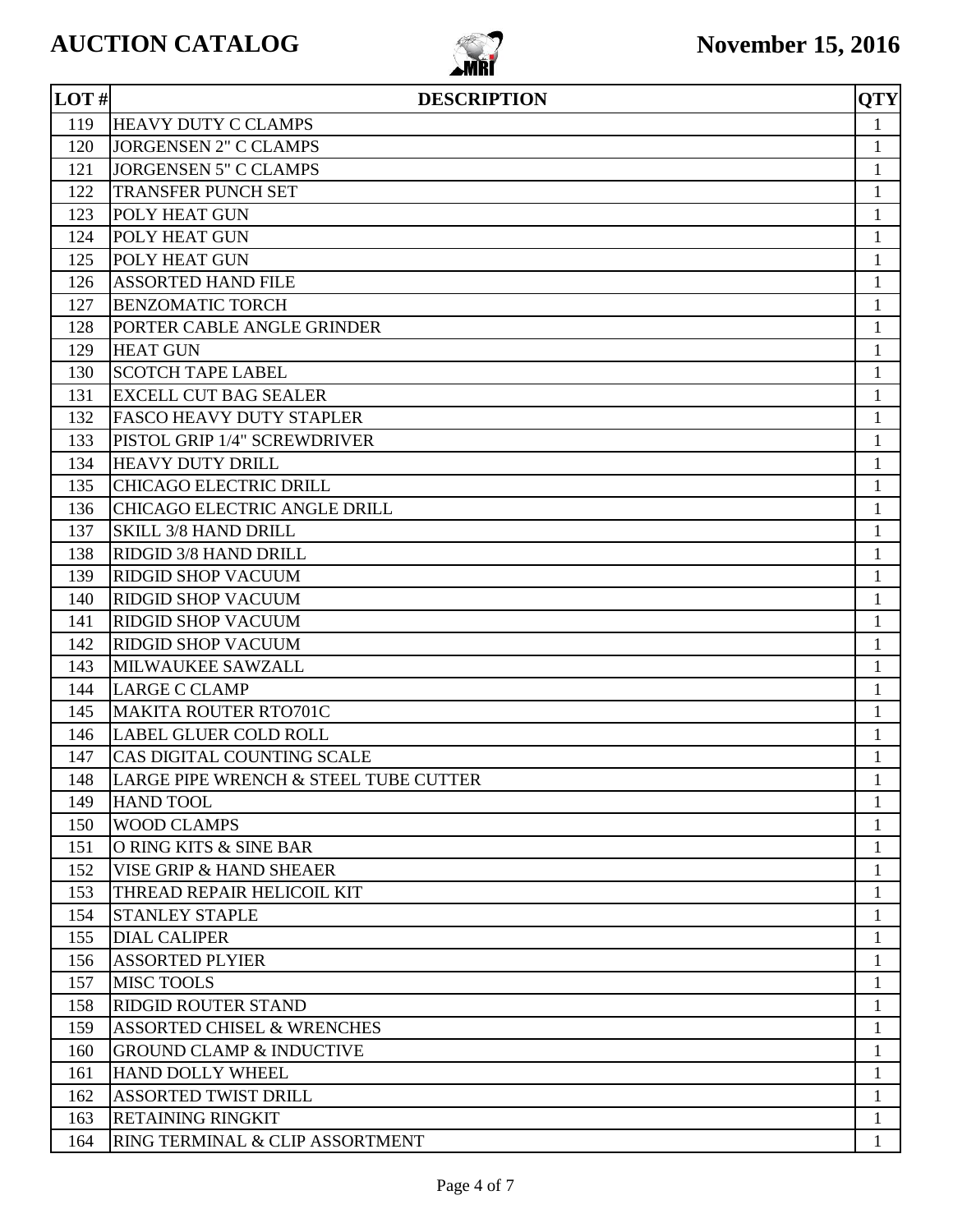

| LOT# | <b>DESCRIPTION</b>                                               | <b>OTY</b>   |
|------|------------------------------------------------------------------|--------------|
| 165  | <b>HAND PUNCH ROPER WHITNEY</b>                                  | $\mathbf{1}$ |
| 166  | <b>SET SCREW ALLENHEAD</b>                                       | $\mathbf{1}$ |
| 167  | <b>ALLEN WRENCHES</b>                                            | 1            |
| 168  | O RING KITS & SINE BAR                                           | 1            |
| 169  | <b>BOX OF HARDWARE</b>                                           | $\mathbf{1}$ |
| 170  | <b>WOODHOLE SAW BLADE</b>                                        | $\mathbf{1}$ |
| 171  | <b>ASSORTMENT DRILLS</b>                                         | $\mathbf{1}$ |
| 172  | DEWALT 20" SAW MODEL #: 788                                      | 1            |
| 173  | <b>WELDING LEATHER JACKET</b>                                    | 1            |
| 174  | <b>AMT BELT SANDER</b>                                           | 1            |
| 175  | <b>COMPRESSOR TANK</b>                                           | $\mathbf{1}$ |
| 176  | 1000 WATT INDUSTRIAL SHOP LIGHT                                  | $\mathbf{1}$ |
| 177  | <b>LITHONIA LAMP</b>                                             | $\mathbf{1}$ |
| 178  | <b>LOT OF EXTENSION CORD</b>                                     | $\mathbf{1}$ |
| 179  | MULTI POWER ELECTRIC OUTLET                                      | 1            |
| 180  | CENTRAL MACHINERY 8 1/4" COMPOUND MITER SAW                      | 1            |
| 181  | <b>SHOP MADE CLAMPING FIXTURE</b>                                | 1            |
| 182  | <b>IGLOO 5 GAL WATER DISPENSER</b>                               | $\mathbf{1}$ |
| 183  | ASSORTED INDUCTION MOTOR MODEL B-A 3 PHASE 5 HP 3.493 RPM        | 1            |
| 184  | 10 PALLETS OF PRODUCT MOLD ALUMINUM ALL MOLD FOR ROLLABOUT CARTS | $\mathbf{1}$ |
| 185  | 13 PALLETS OF ALUMINUM PRODUCT MOLD ALL MOLD FOR ROLLABOUT CARTS | $\mathbf{1}$ |
| 186  | 15 PALLETS OF ALUMINUM PRODUCT MOLD ALL MOLD FOR ROLLABOUT CART  | 1            |
| 187  | 11 PALLETS OF ALUMINUM PRODUCT MOLD ALL MOLD FOR ROLLABOUT CART  | 1            |
| 188  | (4) WORKBENCH STEEL 8'X4'                                        | $\mathbf{1}$ |
| 189  | SHELVING W/ CONTENT HARDWARE, HOSE CLAMPS, SPRING CLAMPS         | $\mathbf{1}$ |
| 190  | <b>PUNCH PRESS DIE</b>                                           | $\mathbf{1}$ |
| 191  | <b>ARBOR PRESS W/ STRIPPIT CLAMPS</b>                            | 1            |
| 192  | 1/2 TON ARBOR PRESS                                              | 1            |
| 193  | <b>C TYPE ARBOR PRESS</b>                                        | $\mathbf{1}$ |
| 194  | ARBOR PRESS W/ UNIPUSH ROPER WHITNEY PUSH CLAMP                  | $\mathbf{1}$ |
| 195  | METRO BENCH VISE N°4                                             | 1            |
| 196  | DAKE 2 TON ARBOR PRESS                                           | 1            |
| 197  | MINI ARBOR PRESS W/WOOD FIXTURE                                  | $\mathbf{1}$ |
| 198  | SCHRADER BELLOWS ECONO RAM ii PRESS CYLINDER FIXTURE             | 1            |
| 199  | DIACRO PUNCH CAPACITY 16 GAUGE MILD STEEL S/N: 84-3421           | 1            |
| 200  | HANDSHEAR CAPACITY 16 GAUGE                                      | 1            |
| 201  | STRIPPIT CLAMP TOO JIG FIXTURE                                   | $\mathbf{1}$ |
| 202  | DAKE ARBOR PRESS W/ STRIPPIT CLAMPS                              | 1            |
| 203  | ROPER WHITNEY PEXTO MODEL 218 S/N: 11-85 CAP: 4 TON SOFT STEEL   | 1            |
| 204  | ROPER WHITNEY PEXTO MODEL 218 S/N: 11-85 CAP: 4 TON SOFT STEEL   | $\mathbf{1}$ |
| 205  | <b>LOT OF AIR HOSES</b>                                          | 1            |
| 206  | METAL SHELVING & WORK BENCHES                                    | $\mathbf{1}$ |
| 207  | <b>4" MULTI VISE</b>                                             | 1            |
| 208  | <b>METAL SHELVING</b>                                            | 1            |
| 209  | <b>PALLET OF TABLE WOOD</b>                                      | $\mathbf{1}$ |
| 210  | <b>MIX PLASTIC INSERTS</b>                                       | 1            |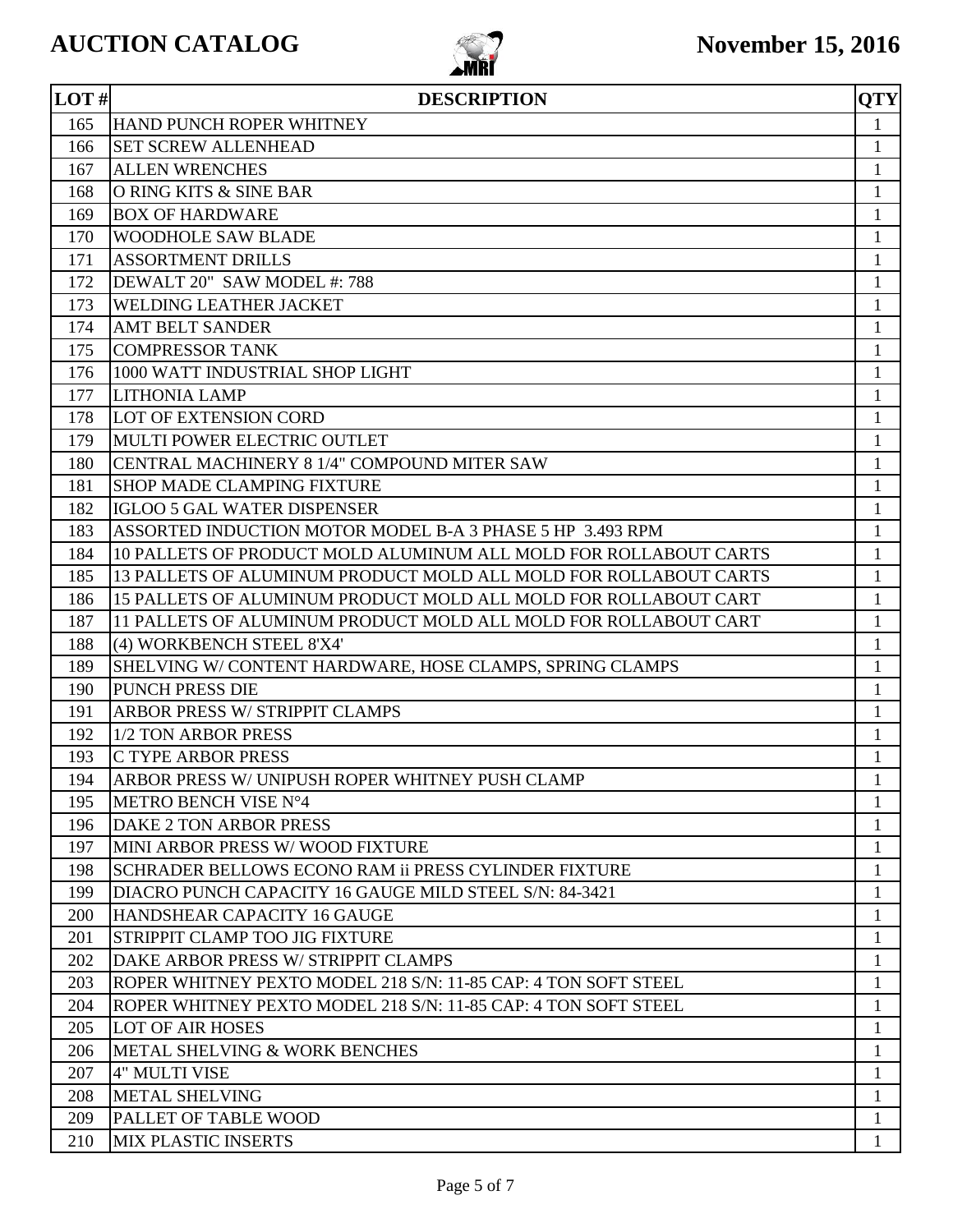

| LOT# | <b>DESCRIPTION</b>                                | <b>QTY</b>   |
|------|---------------------------------------------------|--------------|
| 211  | <b>PALLET OF CASTER</b>                           | $\mathbf{1}$ |
| 212  | MIX PALLET WIRE CLEAR TAPE                        | $\mathbf{1}$ |
| 213  | <b>MANIKIN HOLDER</b>                             | 1            |
| 214  | PALLET HAIR MACHINE                               | $\mathbf{1}$ |
| 215  | PALLET HAIR MACHINE                               | 1            |
| 216  | <b>PALLET CURLING IRON</b>                        | $\mathbf{1}$ |
| 217  | PALLET HAIR MACHINE                               | 1            |
| 218  | <b>PALLET FIVE STAR BASE</b>                      | 1            |
| 219  | <b>PALLET 6' CORD STRIP</b>                       | 1            |
| 220  | PALLET 3 TIP CORD STRIP                           | 1            |
| 221  | <b>3 CS REPLACEMENT LIGHTS</b>                    | 1            |
| 222  | PALLET 3 TIP CORD STRIP                           | 1            |
| 223  | MIX PALLET SEAT CUSHIONS                          | $\mathbf{1}$ |
| 224  | MIX PALLET SEAT CUSHIONS                          | $\mathbf{1}$ |
| 225  | <b>MIX PALLET SEAT CUSHIONS</b>                   | $\mathbf{1}$ |
| 226  | MIX PALLET SEAT CUSHIONS                          | 1            |
| 227  | MIX PALLET SEAT CUSHIONS                          | 1            |
| 228  | <b>PALLET MIRROR</b>                              | $\mathbf{1}$ |
| 229  | MIX PALLET PLASTIC STRIPS                         | $\mathbf{1}$ |
| 230  | MIX PALLET STRETCH FILM, RUBBER                   | 1            |
| 231  | MIX, FILTERS, BUBBLE PACK, FOAM, BIG PLASTIC BAGS | 1            |
| 232  | <b>BOX OF STEEL</b>                               | 1            |
| 233  | <b>PALLET OF STEEL</b>                            | 1            |
| 234  | <b>8 PALLET OF FLAT TABLE WOOD</b>                | 1            |
| 235  | MIX PALLET PLASTIC TUBING/SEAT CUSHION (3) PALLET | $\mathbf{1}$ |
| 235A | <b>SWING ARM LIGHTS</b>                           | 1            |
| 236  | PALLET OF LAMPS                                   | 1            |
| 237  | MIX PALLET, CASTERS, TUBING                       | $\mathbf{1}$ |
| 238  | PALLET 4" TUBING                                  | 1            |
| 239  | PALLET 4" TUBING                                  | $\mathbf{1}$ |
| 240  | PALLET OF TUBING                                  | $\mathbf{1}$ |
| 241  | <b>MIX PALLET OF TUBING</b>                       | $\mathbf{1}$ |
| 242  | MIX PALLET OF SQUARE TUBING                       | $\mathbf{1}$ |
| 243  | PALLET OF TUBING                                  | 1            |
| 244  | PALLET OF TUBING                                  | $\mathbf{1}$ |
| 245  | PALLET OF SQUARE TUBING                           | 1            |
| 246  | MIX PALLET, FLAT STEEL TUBING                     | $\mathbf{1}$ |
| 247  | PALLET OF CIRCLE ROUND STEEL                      | $\mathbf{1}$ |
| 248  | <b>MIX PALLET OF WIRE</b>                         | 1            |
| 249  | <b>MIX FLAT STEEL</b>                             | $\mathbf{1}$ |
| 250  | MIX FLAT STEEL & WIRE                             | 1            |
| 251  | MIX PALLET FLAT STEEL WIRE, TUBING                | 1            |
| 252  | MIX PALLET APPLIANCE, HOLDER                      | 1            |
| 253  | MIX PALLET, TUBING                                | $\mathbf{1}$ |
| 253A | 5,000 LBS DIGITAL PLATFORM SCALE                  | $\mathbf{1}$ |
| 254  | MIX PALLET, FLAT, ROUND TUBING                    | $\mathbf{1}$ |